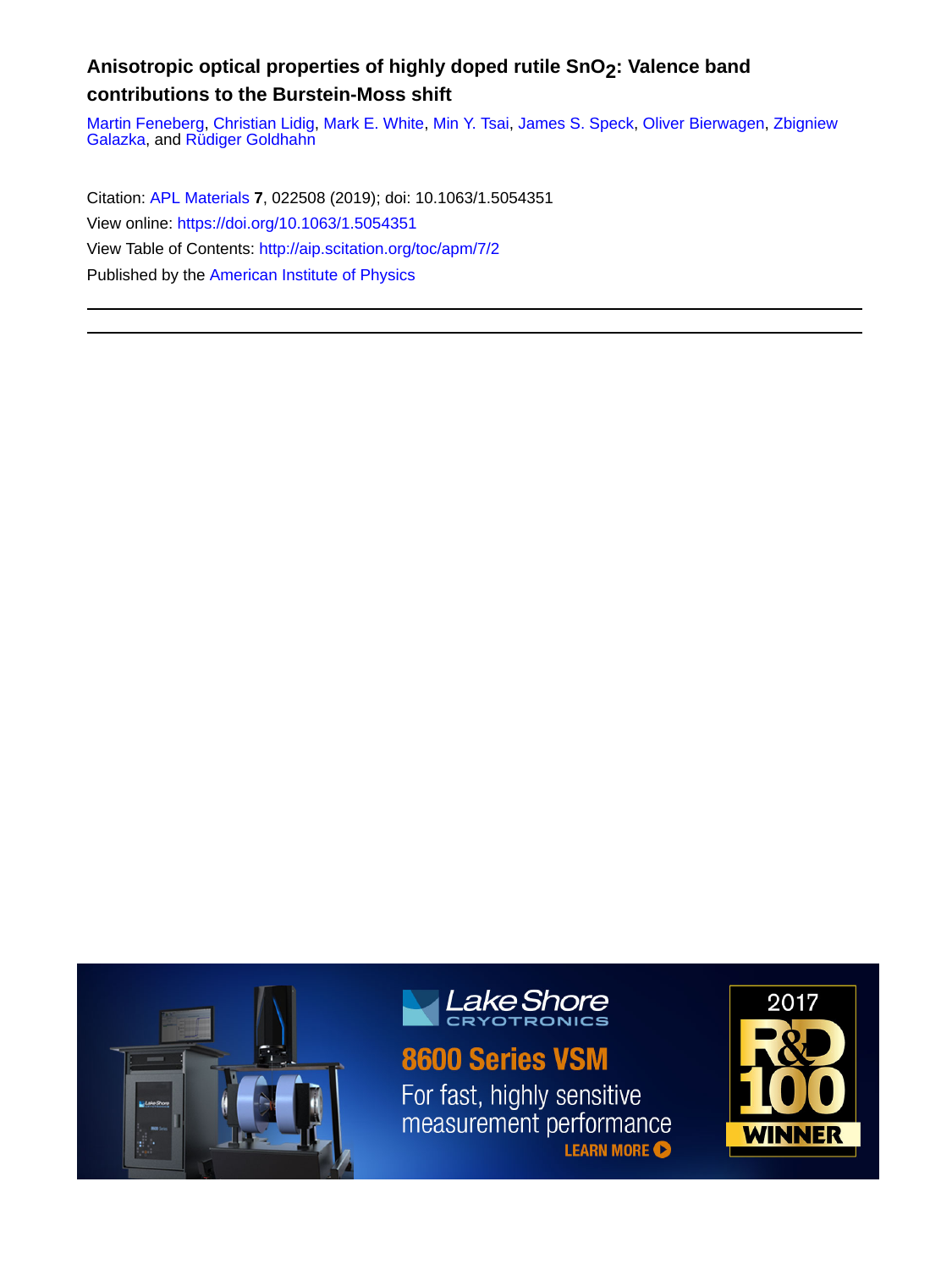# Anisotropic optical properties of highly doped rutile  $SnO<sub>2</sub>$ : Valence band contributions to the Burstein-Moss shift

Cite as: APL Mater. **7**, 022508 (2019); [doi: 10.1063/1.5054351](https://doi.org/10.1063/1.5054351) Submitted: 31 August 2018 • Accepted: 26 September 2018 • Published Online: 13 December 2018



Martin Feneberg,<sup>1[,a\)](#page-1-0)</sup> D Christian Lidig,<sup>1</sup> Mark [E. W](https://orcid.org/0000-0001-8296-2331)hite,<sup>2</sup> Min Y. Tsai,<sup>3</sup> James S. Speck,<sup>2</sup> Oliver Bierwagen,<sup>2,4</sup> D Zbigniew Galazka,<sup>s 10</sup> and Rüdiger Goldhahn<sup>1</sup>

#### AFFILIATIONS

**1** Institut für Physik, Otto-von-Guericke-Universität Magdeburg, Universitätsplatz 2, 39106 Magdeburg, Germany

- **<sup>2</sup>**Materials Department, University of California, Santa Barbara, California 93106, USA
- **<sup>3</sup>**Department of Electrical and Computer Engineering, University of California, Santa Barbara, California 93106, USA
- <sup>4</sup>Paul Drude Institut für Festkörperelektronik, Hausvogteiplatz 5-7, 10117 Berlin, Germany
- <sup>5</sup>Leibniz-Institut für Kristallzüchtung, Max-Born-Straße 2, 12489 Berlin, Germany

<span id="page-1-0"></span>**a)**Electronic mail: [martin.feneberg@ovgu.de](mailto:martin.feneberg@ovgu.de)

#### ABSTRACT

The interband absorption of the transparent conducting semiconductor rutile stannic oxide  $(SnO<sub>2</sub>)$  is investigated as a function of increasing free electron concentration. The anisotropic dielectric functions of  $SnO<sub>2</sub>$ :Sb are determined by spectroscopic ellipsometry. The onsets of strong interband absorption found at different positions shift to higher photon energies with increasing free carrier concentration. For the electric field vector parallel to the optic axis, a low energy shoulder increases in prominence with increasing free electron concentration. We analyze the influence of different many-body effects and can model the behavior by taking into account bandgap renormalization and the Burstein-Moss effect. The latter consists of contributions from the conduction and the valence bands which can be distinguished because the nonparabolic conduction band dispersion of  $SnO<sub>2</sub>$  is known already with high accuracy. The possible originsof the shoulder are discussed. The most likely mechanism is identified to be interband transitions at  $|k| > 0$  from a dipole forbidden valence band.

© *2018 Author(s). All article content, except where otherwise noted, is licensed under a Creative Commons Attribution (CC BY) license [\(http://creativecommons.org/licenses/by/4.0/\)](http://creativecommons.org/licenses/by/4.0/).* <https://doi.org/10.1063/1.5054351>

Tin-oxide is one of the two binary end points of ITO (indium tin oxide), currently one of the most frequently used materials for transparent contacts and electronics.<sup>[1](#page-6-0)[,2](#page-6-1)</sup> Usually, ITO is considered to be heavily Sn doped or alloyed  $In_2O_3$ in its amorphous or polycrystalline form. To understand the optoelectronic properties of ITO and related materials bet-ter, many studies have been performed not only on ITO itself<sup>[3](#page-6-2)</sup> but also on  $In_2O_3$  in crystalline form.<sup>[4](#page-6-3)</sup> However, tin-oxides are transparent conductive oxides in their own right and they are already successfully commercialized, e.g., in CdTe thin film solar cells $5$  or as low emissivity layers on architectural glasses.[6](#page-7-1) Furthermore, their usage is discussed, for example, in emerging perovskite solar cell materials.[7](#page-7-2) Here, we

concentrate on rutile  $SnO<sub>2</sub>$ . It can be readily doped, e.g., by antimony (Sb) for n-type conductance and has a direct dipole forbidden bandgap in the ultraviolet. Furthermore, there is recent interest for possible applications of  $SnO<sub>2</sub>$  in sensor devices and catalysis, $8,9$  $8,9$  spintronics,<sup>[10](#page-7-5)</sup> and for usage in ransparent electronics.[11,](#page-7-6)[12](#page-7-7)

However, there is a lack of systematic experimental studies about the optical properties of crystalline rutile  $SnO<sub>2</sub>$ as a function of free carrier concentration in the literature. Most available studies deal with samples obtained by growth methods like the sol-gel method,<sup>[13](#page-7-8)</sup> sputtering,<sup>[14](#page-7-9)</sup> and spray pyrolysis.[15–](#page-7-10)[17](#page-7-11)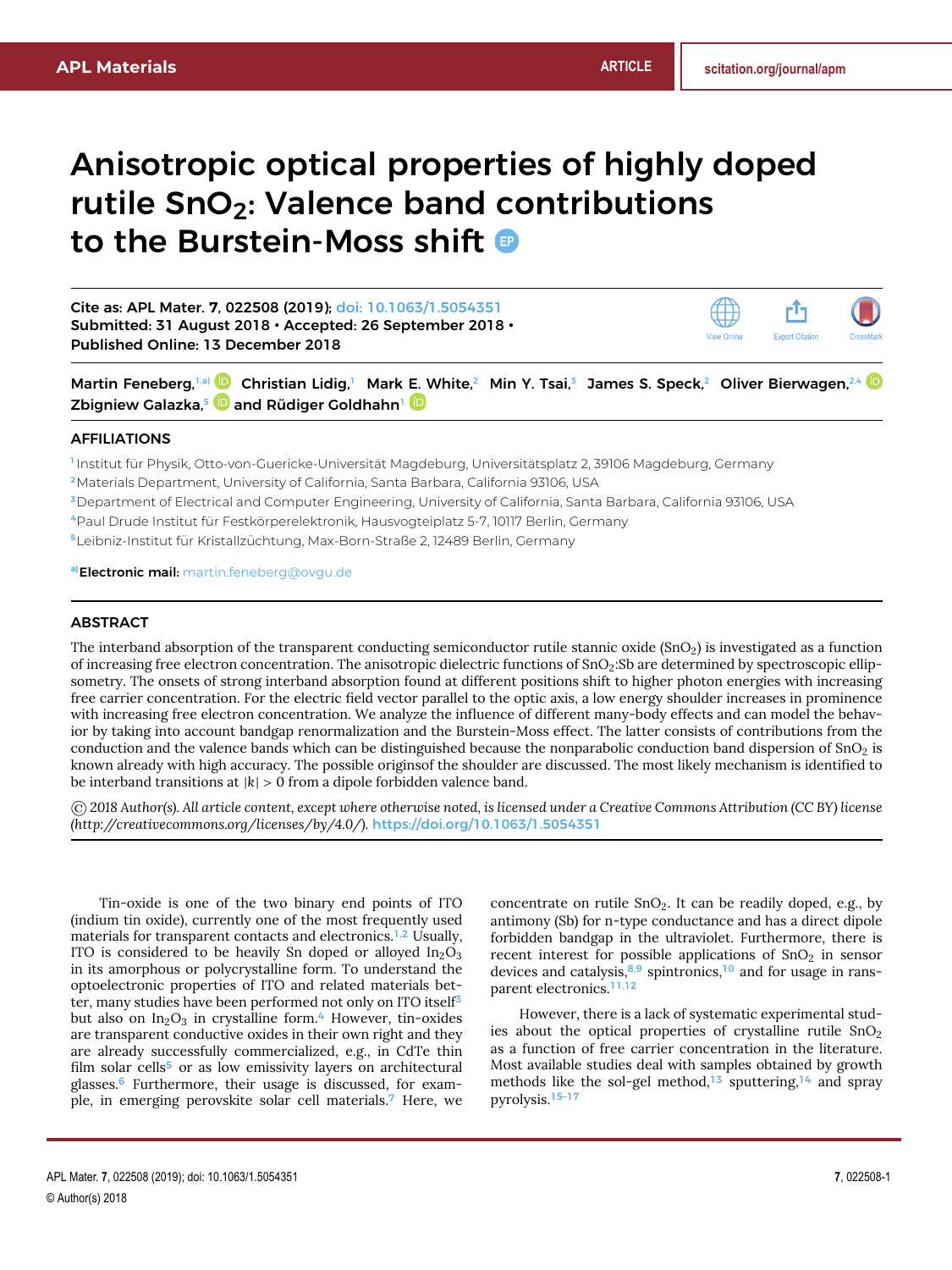By contrast, this study provides high-quality optical data of single-crystalline  $SnO<sub>2</sub>$  samples with different free electron concentrations. We interpret the data from a semiconductor point of view and therefore link optical properties to the band structure of SnO<sub>2</sub>. We employ state-of-the-art spectroscopic ellipsometry on a bulk  $SnO<sub>2</sub>$  crystal and high-quality molecular beam epitaxy grown thin films doped with antimony. The dielectric functions from the visible to the ultraviolet are obtained and analyzed. The electron concentration manifests itself in the optical spectra via many-body effects which are discussed in detail.

As a reference sample, a bulk  $SnO<sub>2</sub>$  sample grown at Leibniz-Institut für Kristallzüchtung (Berlin, Germany) by physical vapor transport with the (110) surface was used. Hall effect measurements yield an electron concentration of  $7.4 \times 10^{17}$  cm<sup>-3</sup> and a mobility of  $\mu = 207$  cm<sup>2</sup> V<sup>-1</sup> s<sup>-1</sup>. Fur-<br>ther details about growth and characteristics of this sample ther details about growth and characteristics of this sample can be found elsewhere.<sup>[18](#page-7-12)</sup> Six rutile  $SnO<sub>2</sub>$  thin film samples with (101) orientation with varying electron concentration were grown on (0112)  $Al_2O_3$  by plasma-assisted molecular beam epitaxy.[19,](#page-7-13)[20](#page-7-14) One sample was unintentionally doped  $(n = 5.6 \times 10^{17} \text{ cm}^{-3})$ , the other five layers were grown on top of such unintentionally doped templates and doped by different amounts of antimony. The resulting electron concentrations between 3.4 × 10<sup>18</sup> and 2.6 × 10<sup>20</sup> cm<sup>-3</sup> were determined by Hall effect measurements in van-der-Pauw geometry. The thin-film samples have been investigated in the infrared spectral range earlier.[21](#page-7-15) Key results to be used in this study include an increase of both effective electron masses  $m^*_{\perp}$  and  $m^*_{\parallel}$  with increasing free carrier concentration, however to a different extent. Thus, the conduction band dispersion of the anisotropic and non-parabolic conduction band of rutile  $SnO<sub>2</sub>$  is already known. Very recently, the anisotropy was verified independently by Hall effect measurements for bulk crystals with  $n \approx 10^{18}$  cm<sup>-3</sup>.<sup>[22](#page-7-16)</sup> This anisotropy is increasing with increasing carrier concentration.[21](#page-7-15) Dielectric limits are determined to be  $\varepsilon_{\infty, \perp}$  = 3.70 and  $\varepsilon_{\infty, \parallel}$  = 3.90.<sup>[21](#page-7-15)</sup> Some important properties of the samples are tabulated in [Table I.](#page-2-0)

Generalized spectroscopic ellipsometry<sup>[23](#page-7-17)</sup> was performed on all samples in the photon energy range from 0.5 to 6.5 eV for at least three angles of incidence  $(\theta = 60^{\circ}, 67^{\circ}, 74^{\circ})$ . To access both the ordinary (electric field vector perpendicular access both the ordinary (electric field vector perpendicular to [001], **E**⊥**c**) and the extraordinary (electric field vector parallel to [001], **E**||c) dielectric functions, each sample was measured twice, once with the optic axis of  $SnO<sub>2</sub>$  parallel to the plane of incidence and once rotated by 90◦ where [010] is parallel to the plane of incidence. The ratios of the complex reflection coefficients measured by generalized spectroscopic ellipsometry *rpp*/*rss*, *rps*/*rpp*, and *rsp*/*rss* for both sample orientations are analyzed in a coupled multilayer model considering the  $Al_2O_3$  substrate and the unintentionally doped  $SnO<sub>2</sub>$  template for samples A-F, the doped SnO<sup>2</sup> film or bulk crystal, and a surface layer accounting for roughness and possible electron accumulation layers for all samples. Such electron accumulation layers are expected to be  $\lt 5$  nm in thickness<sup>[24](#page-7-18)</sup> which cannot be resolved sensitively individually in ellipsometry. The experimental technique of generalized spectroscopic ellipsometry is used to derive the optical properties of all samples in crystal coordinates. Therefore our results do not depend on the sample surface orientation.

The experimental data from the bulk  $SnO<sub>2</sub>$  sample are analyzed first. Ellipsometric parameters Ψ and ∆ are shown for both sample orientations in [Fig. 1](#page-3-0) together with the respective point-by-point fits. The agreement of fits and experiment is close to perfect for high photon energies, while for lower energies small deviations can be observed. These deviations are attributed to backside reflections from the double-side polished SnO<sup>2</sup> bulk crystal which are not part of our optical model. Therefore, the photon energy of 3.5 eV where the deviations vanish is identified with the dipole forbid-den bandgap energy of rutile SnO<sub>2</sub><sup>27-[30](#page-7-20)</sup> because for higher photon energies a small but finite absorption is present in the material which attenuates the influence of the backside strongly.

[Figure 2](#page-3-1) shows the point-by-point fitted dielectric functions for electric field polarization perpendicular (ordinary DF) and parallel (extraordinary DF) to the optic axis obtained from the fits shown in [Fig. 1.](#page-3-0) Additionally, the imaginary parts of the dielectric functions were fitted by Elliott's model<sup>[26](#page-7-21)</sup> which are also shown in [Fig. 2.](#page-3-1) Elliott's model for rutile  $SnO<sub>2</sub>$  consists for the ordinary dielectric function of a sum of three contributions

<span id="page-2-1"></span>
$$
\varepsilon_{2,\perp} = \varepsilon_{2,\perp}^{\rm X} + \varepsilon_{2,\perp}^{\rm G} + \varepsilon_{2,\perp}^{\rm D},\tag{1}
$$

<span id="page-2-0"></span>**TABLE I**. Summary of the samples investigated: Hall carrier concentration  $n_{\text{Hall}}$ , Hall mobility  $\mu_{\text{Hall}}$ , effective electron masses for the orientations perpendicular  $(m^*_{\perp})$  and parallel  $(m^*_{\parallel})$  to the optic axis.<sup>[21](#page-7-15)</sup>

|               | Orientation | Dopant | $n_{\text{Hall}} \, (\text{cm}^{-3})$ | $\mu_{\rm Hall}$ (cm <sup>2</sup> V <sup>-1</sup> s <sup>-1</sup> ) | $m^*_{\perp}(m_0)$ | $m_{\text{H}}^{*}$ (m <sub>0</sub> ) |
|---------------|-------------|--------|---------------------------------------|---------------------------------------------------------------------|--------------------|--------------------------------------|
| bulk          | (110)       |        | $7.4 \times 10^{17}$                  | 207                                                                 |                    |                                      |
| A             | (101)       |        | $5.6 \times 10^{17}$                  | 95                                                                  |                    |                                      |
| B             | (101)       | Sb     | $3.4 \times 10^{18}$                  | 85                                                                  |                    |                                      |
| $\mathcal{C}$ | (101)       | Sb     | $1.6 \times 10^{19}$                  | 62                                                                  | $0.22 \pm 0.03$    | $0.20 \pm 0.02$                      |
| D             | (101)       | Sb     | $2.6 \times 10^{19}$                  | 61                                                                  | $0.26 \pm 0.02$    | $0.20 \pm 0.02$                      |
| Ε             | (101)       | Sb     | $1.3 \times 10^{20}$                  | 47                                                                  | $0.31 \pm 0.03$    | $0.22 \pm 0.03$                      |
| F             | (101)       | Sb     | $2.6 \times 10^{20}$                  | 35                                                                  | $0.39 \pm 0.04$    | $0.26 \pm 0.04$                      |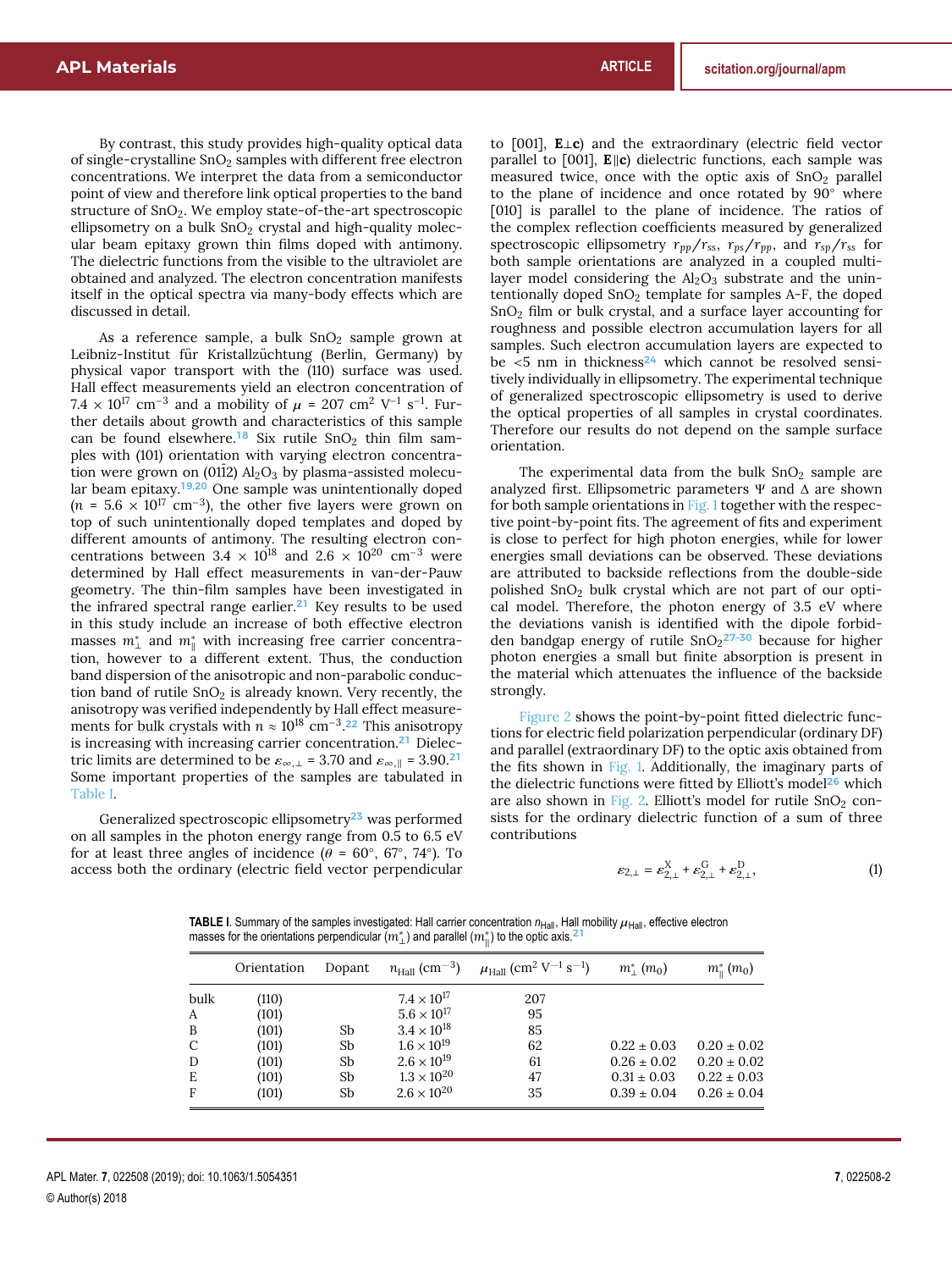<span id="page-3-0"></span>

**FIG. 1**. Ellipsometric angles Ψ (left) and ∆ (right) from the bulk sample. The plane of incidence (poi) is perpendicular to [001] (*c*) in the top row and parallel to *c* in the bottom row. Shown are experimental data points (symbols) and point-by-point fits (continuous curves) for three angles of incidence  $\theta$ . Agreement of the fit and the experimental data is perfect for photon energies above 3.5 eV.

where the different contributions are discrete excitons  $(\epsilon_2^X)$ with the exciton binding energy  $E_{\underline{B}}^{\mathrm{X}}$  and the broadening parameter  $\gamma$ , an exciton continuum ( $\epsilon_2^G$ ) above the direct allowed bandgap  $E_G$  with broadening parameter  $\gamma^G$ , and a contribution from higher *k* states  $(e^D)$  from the direct dipole forbidden from higher *k* states  $(\varepsilon_2^D)$  from the direct dipole forbidden<br>fundamental son  $E^D$ fundamental gap *E* D,

<span id="page-3-2"></span>
$$
\varepsilon_2^X = \frac{C^X}{(\hbar\omega)^2 \gamma} \exp\left(-\frac{(\hbar\omega - E_G + E_B^X)^2}{\gamma^2}\right),\tag{2}
$$

$$
\varepsilon_2^{\text{G}} = \frac{\text{C}^{\text{G}}}{(\hbar\omega)^2} \frac{1 + \text{erf}\left(\frac{\hbar\omega - \text{E}_{\text{G}}}{\gamma^{\text{G}}}\right)}{1 - \exp\left(-2\pi\sqrt{\frac{\text{E}_{\text{B}}^{\text{X}}}{|\hbar\omega - \text{E}_{\text{G}}|}}\right)},\tag{3}
$$

<span id="page-3-3"></span>
$$
\varepsilon_2^{\mathcal{D}} = \mathcal{C}^{\mathcal{D}}(\hbar\omega - \mathcal{E}^{\mathcal{D}})^{3/2}\Theta(\hbar\omega - \mathcal{E}^{\mathcal{D}}).
$$
 (4)

Here  $C^{\rm X}$ ,  $C^{\rm G}$ , and  $C^{\rm D}$  are amplitude parameters and  $\Theta$  is the Heaviside step function. The dipole allowed bandgap is at 4.29 eV, and the exciton binding energy is found to be 43 meV.

For the extraordinary dielectric function, four contributions are needed

<span id="page-3-4"></span>
$$
\varepsilon_{2,||} = \varepsilon_{2,||}^{\rm X} + \varepsilon_{2,||}^{\rm G1} + \varepsilon_{2,||}^{\rm G2} + \varepsilon_{2,||}^{\rm D},\tag{5}
$$

with the same mathematical expression as above [Eqs.  $(2)$ – $(4)$ ]. However, two independent exciton continua are required here ( $\varepsilon_2^{\text{G1}}$  and  $\varepsilon_2^{\text{G2}}$ ). We find allowed bandgaps of 4.80 and 5.34<br>eV and an exciton binding energy of 59 meV eV and an exciton binding energy of 59 meV.

In the next step, the unintentionally doped sample A is analyzed. The results from this step enter the analysis of the doped films as the template material.

The ordinary and the extraordinary dielectric functions are shown in [Fig. 3.](#page-4-0) The direct allowed bandgaps *E* <sup>G</sup> are found at 4.36 eV for the ordinary and 4.69 and 5.36 eV for the extraordinary dielectric function. These results are close to that from the bulk sample. We repeat this analysis for the doped samples. In [Fig. 4,](#page-4-1) the point-by-point fitted dielectric functions of all thin film samples (A-F) are collected. It can be clearly seen that for both the ordinary and the extraordinary dielectric functions systematic changes in the dielectric functions are found. At low photon energies, an increase in  $\varepsilon_2$ and a decrease in  $\varepsilon_1$  are obvious for increasing free electron concentrations in both dielectric functions. This stems from the free carrier contribution to the dielectric function and can be described by the Drude model, more details are published in Ref. [25.](#page-7-22) In the transparency spectral range between ≈1.5 and 4 eV, the real parts of the dielectric functions decrease

<span id="page-3-1"></span>

**FIG. 2**. Ordinary (left) and extraordinary (right) complex dielectric functions of the bulk sample. The point-by-point fitted ordinary dielectric functions are shown as continuous curves. Black dashed curves represent the fit by Elliott's model to the imaginary parts. The single components of the fits are shown as dotted curves.

APL Mater. **7**, 022508 (2019); doi: 10.1063/1.5054351 **7**, 022508-3 © Author(s) 2018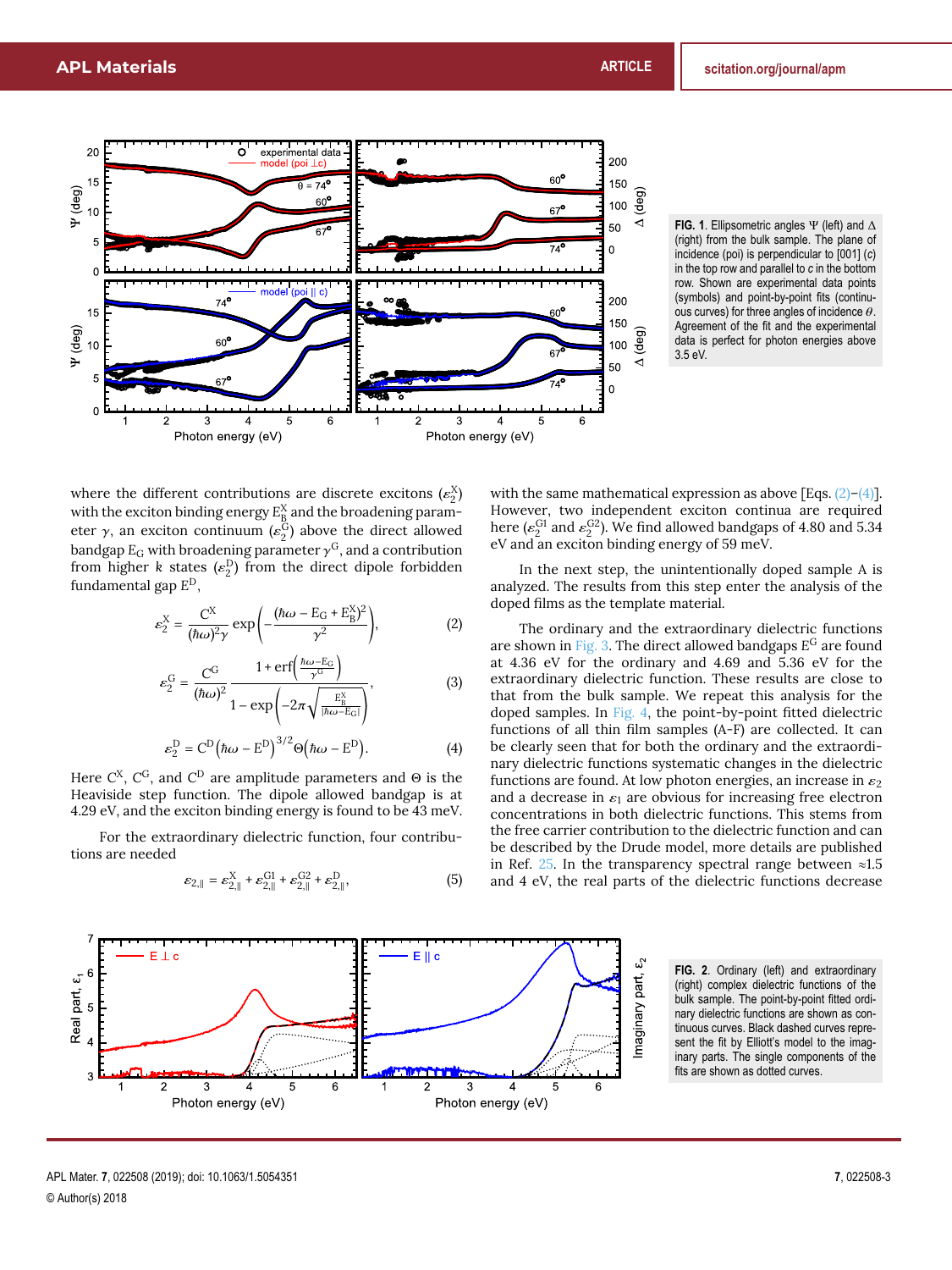<span id="page-4-0"></span>

**FIG. 3**. Dielectric functions for the unintentionally doped sample A. The point-by-point fitted ordinary dielectric function is shown in red, the extraordinary one in blue. Black dashed curves represent the dielectric function from the parametric model.

for increasing *n* which is due to the combination of Drude contribution and the blue-shift of the bandgap energy with increasing *n* as described for the example of bixbyite  $In_2O_3$ in detail elsewhere.<sup>[4](#page-6-3)</sup> Due to the better signal-to-noise ratio, this effect is better seen in **E**⊥**c** than in **E**k**c**. The effective blue-shift of the absorption onset finally is visible in both dielectric functions. However, in the imaginary part  $\varepsilon_2$  of the extraordinary dielectric function a low energy shoulder develops to be more prominent with increasing free electron concentration (between 4 and 5 eV). In the real part  $\varepsilon_1$ , a<br>broad peak-like feature is found at the same energy position broad peak-like feature is found at the same energy position in agreement with Kramers-Kronig consistency. In the model [Eqs.  $(1)$ [–\(5\)\]](#page-3-4), the additional feature is accounted for by the additional exciton continuum and will be discussed in more detail below.

From work decades ago, $27-30$  $27-30$  it is known that the fundamental bandgap of rutile  $SnO<sub>2</sub>$  at 3.56 eV is dipole forbidden. In the dielectric function, we therefore observe transitions from lower valence bands into the conduction band which are found at higher photon energies than 3.56 eV. The polarization resolved two onsets of strong absorption were assigned to be transitions from valence bands having  $\Gamma_5^-$  (**E**⊥**c**) and  $\Gamma_2^-$  (**E**||**c**) symmetries.<sup>[31](#page-7-23)</sup> The observed blue-shifts of both fundamental absorption onsets are governed by the many-body effects

bandgap renormalization and Burstein-Moss shifts. Because the conduction band dispersion is already fully known from infrared studies,<sup>[21](#page-7-15)</sup> we can learn about the valence band contributions to the Burstein-Moss shifts from the energy shifts of the interband absorption onsets.

Similar to the case of  $In_2O_3$ , we are dealing here with a non-parabolic conduction band; i.e., the effective electron mass is not constant.<sup>[4](#page-6-3)</sup> However, rutile  $SnO<sub>2</sub>$  is anisotropic,  $2^{1,22}$  $2^{1,22}$  $2^{1,22}$ like e.g., wurtzite GaN.<sup>[32](#page-7-24)</sup> Thus, we have to use an anisotropic *and* non-parabolic model to describe the interband absorption shifts in  $SnO<sub>2</sub>$ . We use the empiric non-parabolic conduction band dispersion proposed by Pisarkiewicz originally for rutile  $SnO<sub>2</sub>,<sup>33</sup>$  $SnO<sub>2</sub>,<sup>33</sup>$  $SnO<sub>2</sub>,<sup>33</sup>$ 

<span id="page-4-3"></span>
$$
\frac{\hbar^2 k^2}{2m^*} = E + CE^2.
$$
 (6)

2*m*<sup>∗</sup> This dispersion relation can be used to describe the carrier dependent effective electron masses as

<span id="page-4-2"></span>
$$
m_j^*(n) = m_{0,j}^* \sqrt{1 + 2C_j \frac{\hbar^2}{m_{0,j}^*} (3\pi^2 n)^{2/3}},
$$
 (7)

with  $j = \perp$ ,  $\parallel$ . From fitting Eq. [\(7\)](#page-4-2) to the experimentally obtained effective masses,<sup>[21](#page-7-15)</sup> we obtain the parameters  $m^*_{0,\perp} = 0.205 m_0$ ,  $m^*_{0,\parallel} = 0.183 m_0, C_{\perp}$  = 0.73 eV<sup>−1</sup>, and *C*<sub>||</sub> = 0.33 eV<sup>−1</sup>. Values for

<span id="page-4-1"></span>

**FIG. 4**. Point-by-point fitted dielectric functions for all six thin film samples. The ordinary dielectric functions are shown in the top panels, the extraordinary ones in the bottom panels. Real parts are drawn on the left side, imaginary parts on the right side. The additional feature in the extraordinary dielectric function is marked by arrows for the sample with the highest electron concentration (F).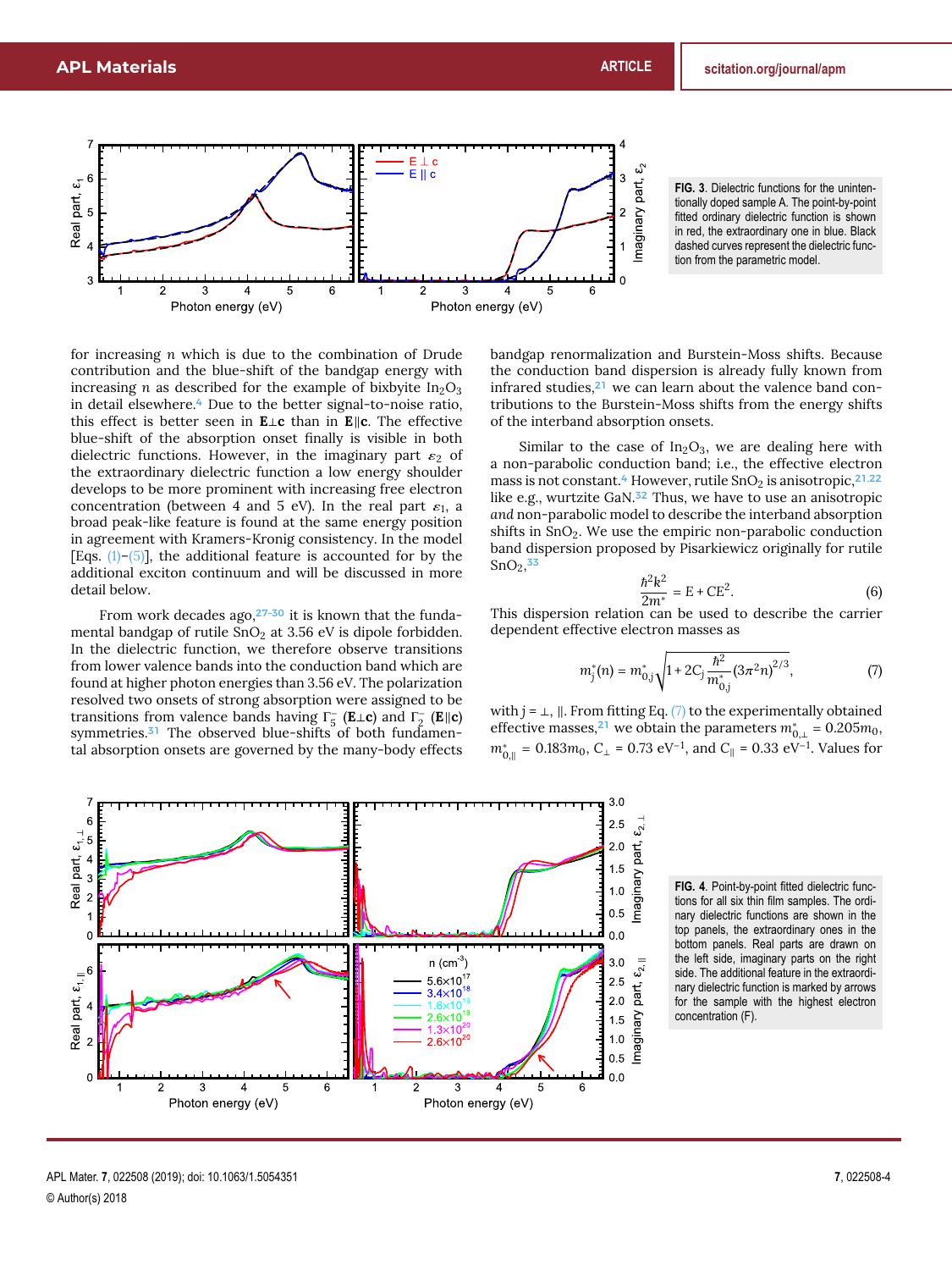the same parameters were also calculated theoretically,<sup>[34](#page-7-26)</sup> and the results are in perfect agreement with our experiment with the notable exception of  $C_{\perp,theo.} = 0.45 \text{ eV}^{-1}$ .

However, in Eq. [\(6\)](#page-4-3) the anisotropy is not accounted for. Therefore, we replace the momentum *k*, the effective electron mass  $m_0^*$ , and the anisotropy parameter *C* in Eq. [\(6\)](#page-4-3) by their counterparts averaged over the density of states ( $k_D = \sqrt[3]{k_{\perp}^2 k_{\parallel}},$  $m_{0,D}^* = \sqrt[3]{m_{0,\perp}^* {2m_{0,\parallel}^*}} = 0.197 m_0$ , and  $C_D = \sqrt[3]{C_{\perp}^2 C_{\parallel}} = 0.56 \text{ eV}^{-1}$ ). The Fermi energy only depends on these averaged parameters and the free electron concentration *n*. It can be approximated as

<span id="page-5-0"></span>
$$
E_F(n) = \frac{1}{2C_D} \left( \sqrt{1 + 2C_D \frac{\hbar^2}{m_{0,D}^*} (3\pi^2 n)^{2/3}} - 1 \right).
$$
 (8)

From here, we calculate the anisotropic Fermi wavevectors  $k_{\text{F},\perp}$  and  $k_{\text{F},\parallel}$  by

$$
k_{F,j} = \frac{1}{\hbar} \sqrt{2m_j^*(n)E_F(n)}.
$$
 (9)

To describe bandgap renormalization, we use the same approach as described in Ref. [4](#page-6-3) by inserting the density of states averaged parameters. The Burstein-Moss shift consists of contributions from the conduction and the valence bands. The Fermi energy as given in Eq. [\(8\)](#page-5-0) is measured from the conduction band minimum and thus exactly equals the contribution from the conduction band to the Burstein-Moss shift. It is independent of the optical polarization direction. The valence bands are for simplicity approximated by parabolic dispersion relations as

$$
E_{j,l}(k) = \frac{\hbar^2 k_j^2}{2m_{1l}^*}.
$$
 (10)

*j*,*l* Here, *l* = 1, 2 for *j* = k and *l* = 1 for *j* = ⊥. The effective hole masses for the valence bands at the Γ-point of the Brillouin zone were calculated in Ref. [31](#page-7-23) to be  $m^*_{\perp} = 1.21 m_0$  and  $m^*_{\parallel} = 1.47 m_0$ , respectively. We use these effective hole masses for simplicity for *l* = 1 and *l* = 2. The experimentally obtained transition energies and the modeled dependence using these parameters are compared in [Fig. 5.](#page-5-1) The relatively large spacing of the valence bands makes the decomposition of the different contributions easier than, for example, in wurtzite GaN.<sup>[35](#page-7-27)</sup>

The agreement between the model curves describing the combined effects of bandgap renormalization and Burstein-Moss shifts and the experimentally determined bandgap energies is very good despite the fact that the effective hole masses reported in Ref. [31](#page-7-23) are explicitly given for the topmost valence band expressing  $\Gamma_3^*$  symmetry which does not contribute to observable interband absorption. However, close inspection of [Fig. 5](#page-5-1) reveals that a slightly smaller effective hole mass for the valence bands contributing to absorption in **E**<sub>k</sub>c might also be in order.

The transition occurring for **E**⊥**c** is unambiguously identified as an interband transition involving the  $\Gamma_5^-$  valence band and the  $\Gamma_1^+$  conduction band. By contrast, for **E**<sub>||c</sub> we find two different characteristic energies at 4.69 and 5.36 eV for  $n \to 0$ . The higher energy transition is clearly assigned to interband transitions involving the  $\Gamma_2^-$  valence band and the conduction

<span id="page-5-1"></span>

**FIG. 5**. Energies of the bandgaps for all observed transitions (symbols). The electron concentration dependent transition energies according to the model are given as curves. The dotted curves symbolize the Burstein-Moss shifts only, the dashed curve is the bandgap renormalization (only shown for the lowest energy transition for clarity), and continuous curves are the sums of both contributions.

band, the lower energy one however has not been identified unambiguously before. Because the corresponding signal increases in prominence for increasing free electron concentration, it can be assigned to different origins all related to free carriers directly or indirectly. Different possibilities are

- According to the classical Elliott theory of absorption in semiconductors taking Coulomb interaction into account,[26](#page-7-21) a direct but dipole forbidden transition contributes for  $k > 0$  to the interband absorption.
- Peelaers and colleagues proposed phonon assisted free carrier absorption to happen in doped SnO<sub>2</sub>.<sup>[36](#page-7-28)[,37](#page-7-29)</sup> This process is basically an intra-conduction band absorption process.
- $\bullet$  Ha *et al.* investigated the so-called second gap in SnO<sub>2</sub> theoretically.<sup>[38](#page-7-30)</sup> This second gap is an interband transition from the lowest conduction band to the next higher energy conduction band.

All these models are schematically explained in [Fig. 6.](#page-6-4) We will now discuss these models with respect to our experimental data [\(Fig. 4\)](#page-4-1). This discussion is strongly dependent on the assumed band structure of rutile  $SnO<sub>2</sub>$ , i.e., energy differences between certain bands and effective masses. We are using the band structure theoretically computed in Ref. [31](#page-7-23) which has already been shown to provide a good agreement with experimental results in terms of dielectric functions over a large spectral range.<sup>[25](#page-7-22)</sup>

Elliott's model for the top of the valence bands in  $SnO<sub>2</sub>$  is sketched in Figs.  $6(a)$  and  $6(b)$  for an increased free electron concentration. The lower energy valence band in [Figs. 6\(a\)](#page-6-4) and  $6(b)$  symbolizes the  $\Gamma_2^-$  valence band contributing to the onset of strong absorption for **E**||c. By contrast, the higher one represents one of the dipole forbidden valence bands (for **E**||c) with increasing optical dipole strength for increasing momentum  $[Eq. (4)]$  $[Eq. (4)]$ . This model has been successfully used to interpret absorption edges of  $SnO<sub>2</sub>$  earlier.<sup>[25](#page-7-22)</sup> Testing of this model against our experimental results yields a possible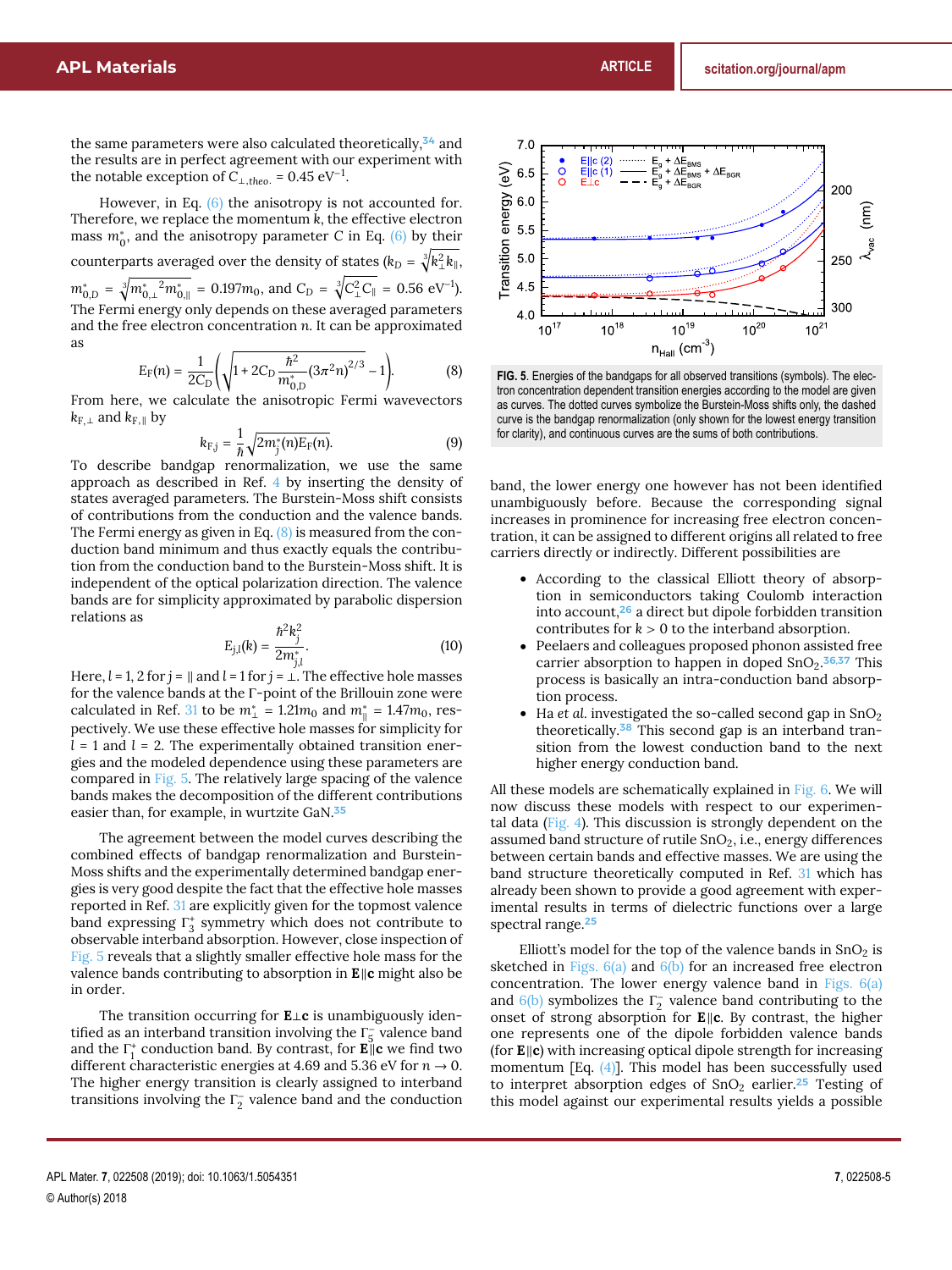<span id="page-6-4"></span>

agreement: For increasing Fermi energy both transition energies are expected to shift to higher photon energies as observed because the electron effective mass is lower than the hole effective masses of the contributing bands. Inspection of the valence band structure at the Γ point of the Brillouin zone yields the  $\Gamma_5^+$  valence band as a likely candidate for the dipole forbidden transition. Please note that this valence band is not identical to the topmost valence band which has  $\Gamma_3^*$  symmetry and is included in our model by Eq. [\(4\).](#page-3-3) Theory finds a distance of 0.78 eV between  $\Gamma_2^-$  and  $\Gamma_5^+$  valence bands at  $n = 0.31$  $n = 0.31$ Extrapolation of our experimental results to  $n \to 0$  yields an experimental value of 0.67 eV. The energy difference between  $\Gamma_5^-$  and  $\Gamma_5^+$  valence bands is theoretically predicted to be 0.39 eV while our experiment yields 0.33 eV. This model therefore is a viable explanation for the experimental results.

Figure  $6(c)$  accounts for phonon-assisted intra-conduction band absorption which was investigated in detail by Peelaers *et al.*[36](#page-7-28)[,37](#page-7-29) by first-principles calculations. In these studies, the absorption cross section is reported which we converted to imaginary parts of the dielectric functions for this discussion. One of the results is that the amplitudes of the predicted  $\varepsilon_2$ due to phonon-assisted intraband absorption are below 0.05 for the spectral range between  $\approx$  2 and 4.3 eV. Moreover, the ordinary contribution is predicted to be stronger than the extraordinary one which clearly contradicts our experimental findings where the observed effect is stronger for **E**||**c**. Therefore, we are confident that the here observed effect is not dominated by phonon-assisted intraband absorption.

The third possibility is put forward by Ha and colleagues and describes the so-called second gap.<sup>[38](#page-7-30)</sup> The involved processes are schematically shown in Figs.  $6(d)$  and  $6(e)$  for increasing free-electron concentration, respectively. According to the band structure, the second conduction band has a larger effective mass than the fundamental conduction band or even a negative effective mass.<sup>[31](#page-7-23)</sup> Therefore, increasing Fermi energies lead to decreasing photon energies for the absorption onset of the second gap. This holds true even when accounting for bandgap renormalization assuming that only the fundamental conduction band is down-shifted. The Burstein-Moss shift of the lowest conduction band alone is already larger than the bandgap renormalization. Thus, this **FIG. 6**. Schematic band structure representations of different models to explain the observed second contribution for **E**||c. (a) and (b) Elliott's model taking into account a dipole forbidden transition at  $k = 0$  which gains in transition strength for  $|k| > 0$ , the shown valence bands have  $\Gamma_5^+$  and  $\Gamma_7^-$  cummatry from top to bottom (c) phonon assisted intra  $\Gamma_5^-$  symmetry from top to bottom, (c) phonon-assisted intra-2 conduction band absorption, (d) and (e) inter-conduction band transitions which are also called second gap transitions. Dotted horizontal lines represent Fermi energy levels, the higher the Fermi level, the higher the free electron concentration.

model cannot explain our experimental results either and we are left with Elliott's theory considering a dipole forbidden transition.

The best model to explain our experimental findings is therefore the Elliott model as shown in Figs.  $6(a)$  and  $6(b)$ . To describe the optical properties of rutile  $SnO<sub>2</sub>$ , we have to take four valence bands into account: The topmost valence band with  $\Gamma_3^+$  symmetry is dipole forbidden at  $k = 0$ . Its contribution for  $|k| > 0$  is modeled by Eq. [\(4\).](#page-3-3) For **E**⊥**c** we find allowed absorption from the valence band with  $\Gamma_5^-$  symmetry. For **E**||c, we have two contributions, one at lower photon energy from the  $\Gamma_5^+$  valence band and a stronger one at higher photon energy from the  $\Gamma_2^-$  valence band. To differentiate the latter two is facilitated by the observation of their blue-shift with increasing free-electron concentration.

In summary, we experimentally investigated rutile  $SnO<sub>2</sub>$ thin films with different free-electron concentrations. Spectroscopic ellipsometry yields anisotropic dielectric functions ε. For **<sup>E</sup>**⊥**c**, we found a blue-shift of the absorption onset which is quantitatively explained by a combination of bandgap renormalization and Burstein-Moss shift. The Burstein-Moss shift for **E**⊥**c** is stronger than that for **E**k**c**. For the latter case, two characteristic contributions are found which both undergo a blue-shift. The higher energy absorption onset is identified with a dipole allowed interband transition; for the lower energy one, a transition from a different valence band with  $\Gamma_5^$ symmetry is the best explanation.

We acknowledge funding by the Deutsche Forschungsgemeinschaft DFG in the framework of Major Research Instrumentation Program No. INST272/205-1. Part of this work was performed within the framework of GraFOx, a Leibniz-Science campus.

#### REFERENCES

- <span id="page-6-0"></span><sup>1</sup>T. Minami, [Semicond. Sci. Technol.](https://doi.org/10.1088/0268-1242/20/4/004) **20**, S35 (2005).
- <span id="page-6-1"></span><sup>2</sup>E. Fortunato, P. Barquinha, and R. Martins, [Adv. Mater.](https://doi.org/10.1002/adma.201103228) **24**, 2945 (2012).
- <span id="page-6-2"></span>3 I. Hamberg and C. G. Granqvist, [J. Appl. Phys.](https://doi.org/10.1063/1.337534) **60**, R123 (1986).

<span id="page-6-3"></span><sup>4</sup>M. Feneberg, J. Nixdorf, C. Lidig, R. Goldhahn, Z. Galazka, O. Bierwagen, and J. S. Speck, [Phys. Rev. B](https://doi.org/10.1103/physrevb.93.045203) **93**, 045203 (2016); Erratum, **94**, [239905](https://doi.org/10.1103/physrevb.94.239905) (2016).